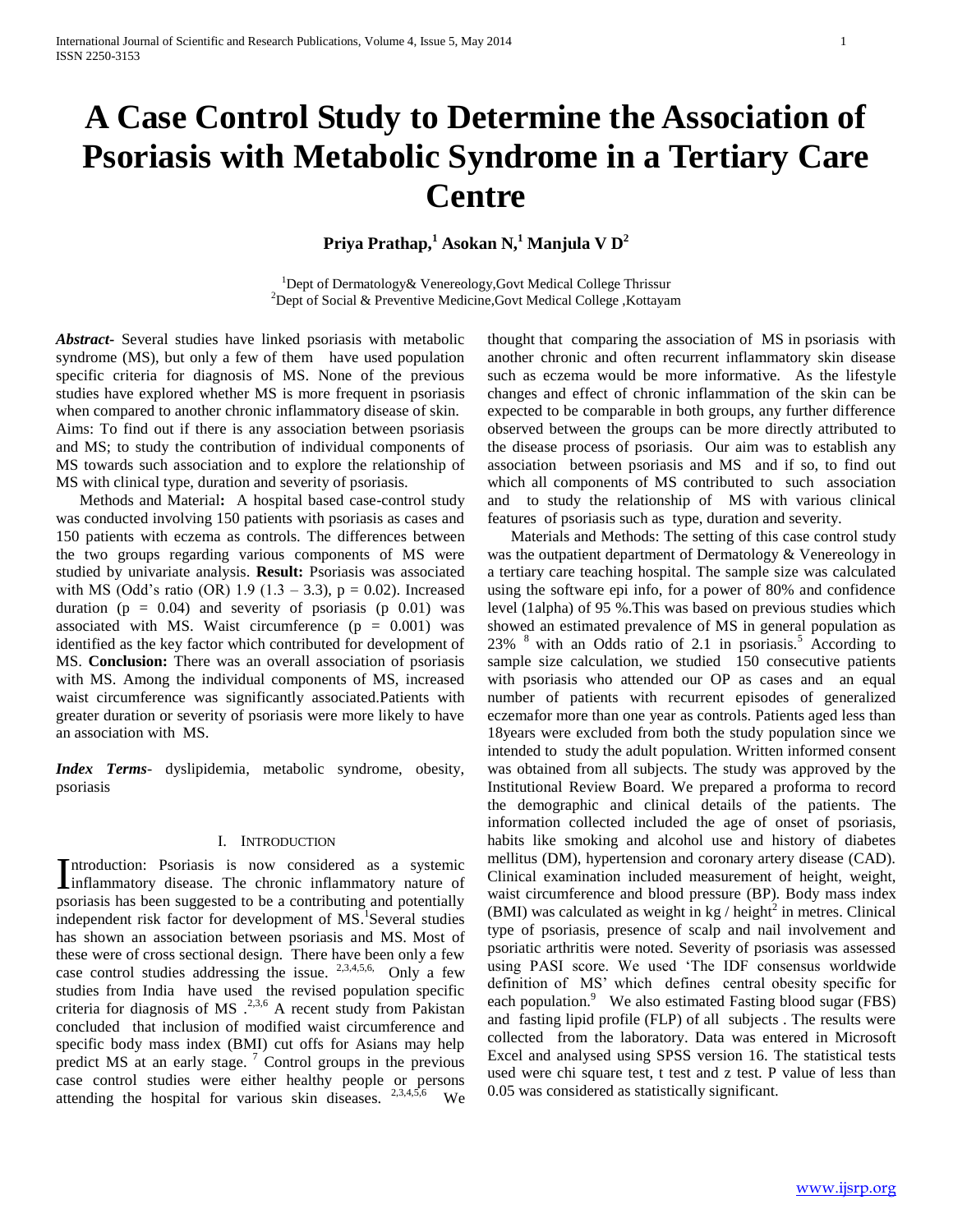Results: General characteristics of the study group are shown in Table 1.

| Characteristics                          | Cases $(n=150)$   | Controls $(n=150)$ |
|------------------------------------------|-------------------|--------------------|
| Age (Mean $\pm$ standard deviation (SD)) | $48.73 \pm 12.83$ | $51.4 \pm 14.34$   |
| Age: (Range)                             | $19 - 85$         | $21 - 85$          |
| Male / Female $(M : F)$                  | 99/51 (1.94:1)    | 86/64 (1.34:1)     |
| $BMI \quad (Mean \pm SD)$                | $23.96 \pm 5.33$  | $23.56 \pm 2.48$   |
| Smoking                                  | 55 (37%)          | 50 (33%)           |
| Alcohol                                  | 66 (44%)          | 52 (35%)           |
| H/o Diabetes Mellitus                    | 28 (19%)          | 19 (13%)           |
| H/o Hypertension                         | 31 (20%)          | 32 (21%)           |
| H/o Coronary artery disease (CAD)        | 13 (9%)           | 12 (8%)            |
| H/o Dyslipidemia                         | 10(7%)            | 9(6%)              |

 Though smoking, alcoholism, presence of DM and CAD had OR greater than one, these were not statistically significant.

 A higher overall prevalence of MS was seen among cases compared to controls across all age groups (Fig1).





 When the prevalence of individual components of MS were analysed between cases and controls, only waist circumference showed significant difference between the groups (p 0.007) (Table 2 ).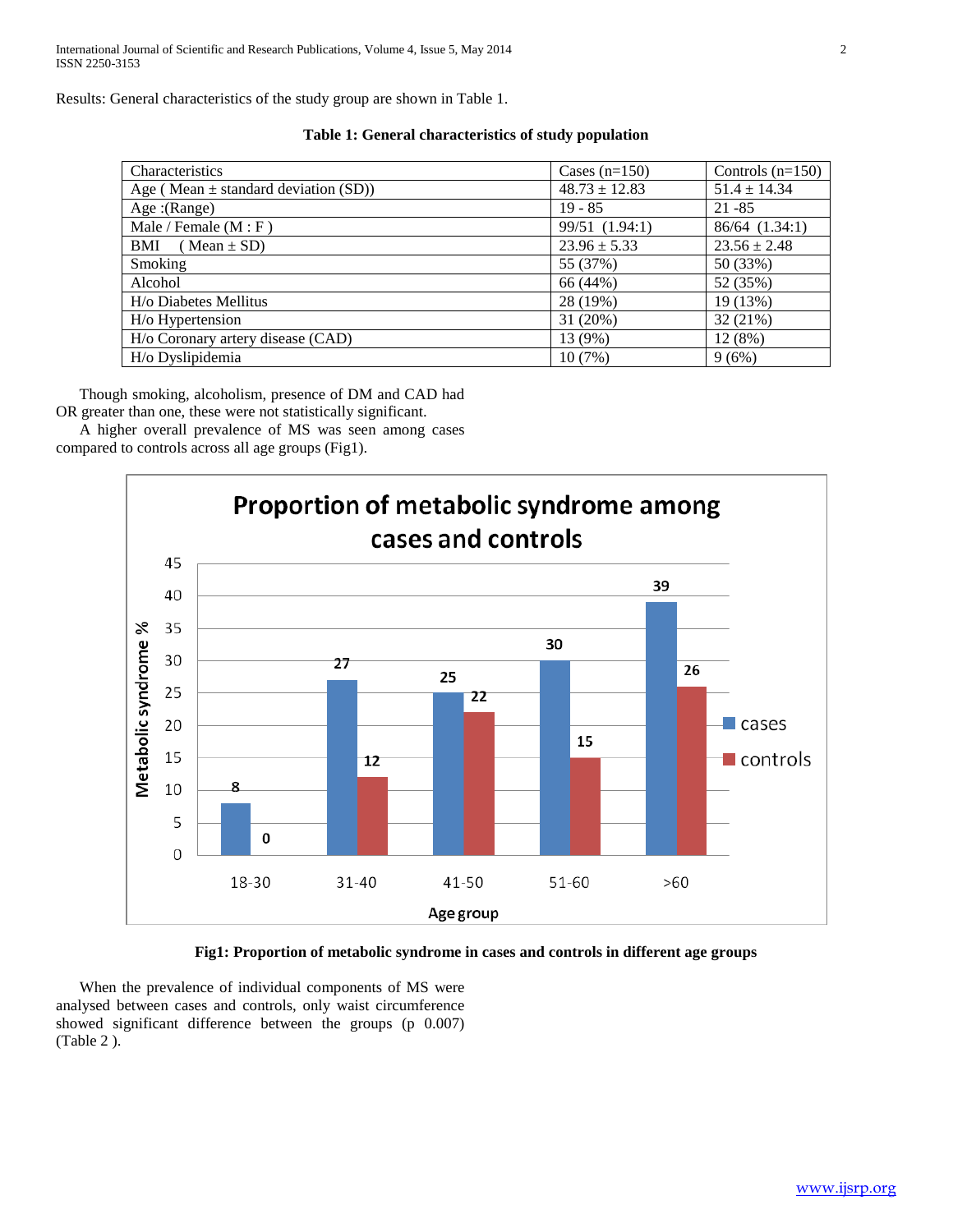| <b>Characteristics</b>                                                  | Cases $(n=150)$ | Controls<br>$(n=150)$ | Odd's<br>ratio<br>(OR) | Confidence<br>interval<br>(CI) | P value<br>(p) |
|-------------------------------------------------------------------------|-----------------|-----------------------|------------------------|--------------------------------|----------------|
| Metabolic syndrome                                                      | 44(29.33%)      | 27 (18%)              | 1.9                    | $(1.1 - 3.3)$                  | 0.02           |
| Waistcircumference $\geq 90$ cm<br>in<br>males $&\geq 80$ cm in females | 84(56%)         | 59(39.3%)             | 1.86                   | $(1.2 - 2.9)$                  | 0.007          |
| $FBS \geq 100$ mg/dl                                                    | 53(35.3%)       | 54(36%)               | 1.14                   | $(0.63 - 2.02)$                | 0.6            |
| males $\&$<br>HDL < 40mg/dl<br>in<br>$\langle$ 30mg/dl in females       | 20(13.33%)      | 30(20%)               | 0.72                   | $(0.4 - 1.2)$                  | 0.2            |
| $TG \geq 150$ mg/dl                                                     | 31(20.67%)      | 41(27.33%)            | 0.69                   | $(0.4 - 1.1)$                  | 0.17           |
| $BP \ge 130$ mmHgSBP/<br>$\geq$ 85mmHg DBP                              | 65(43.33%)      | 64(42.67%)            | 1                      | $(0.62 - 1.63)$                | 1              |

When psoriasis patients with and without MS were analysed (Table 3), all variables except clinical type of psoriasis, BP and FBS showed significant difference between the groups**.** MS was significantly associated with psoriasis of more than ten years

duration (p 0.01), PASI score of more than twelve (p 0.04), scalp involvement (p 0.05)and presence of psoriatic arthritis (p 0.02).

## **Table 3: A comparison of clinical features of psoriasis patients with and without metabolic syndrome**

| Variables              | $MS +$       | $MS -$                     | P value |
|------------------------|--------------|----------------------------|---------|
| Smoking                | $9(16.4\%)$  | 46(83.3%)                  | 0.007   |
| Alcohol use            | 13 (19.7%)   | 53(80.3%)                  | 0.02    |
| Scalp involvement      | 31(70.5%)    | 89(84%)                    | 0.05    |
| Type of psoriasis      | 73.5%        | 83 (73.3%)                 | 0.8     |
| (chronic plaque        |              |                            |         |
| psoriasis vs           |              |                            |         |
| others)                |              |                            |         |
| Severity of            | 20(45%)      | 30(28%)                    | 0.04    |
| psoriasis              |              |                            |         |
| (PASI > 12)            |              |                            |         |
| Psoriatic arthritis    | 10(23%)      | $10(0.1\%)$                | 0.02    |
| Duration $> 10$ yrs    | 21(48%)      | 28(26%)                    | 0.01    |
|                        |              |                            |         |
| BMI                    | 32(72%)      | 49(46%)                    | 0.002   |
| Waist circumference    | 44 (100%)    | 62 (58%)                   | 0.001   |
| $\geq$ 90cm in males & |              |                            |         |
| $\geq$ 80cm in females |              |                            |         |
| BP:                    | 37 (84%)     | 86 (81%)                   | 0.66    |
| $\geq$ 130mmHgSBP      |              |                            |         |
| $\geq$ 85mmHgDBP       |              |                            |         |
| $FBS \ge 100$ mg/dl    | 42 (95%)     | 104 (98%)                  | 0.35    |
| TG≥150mg/dl            | 22(50%)      | 97(91%)                    | 0.001   |
| $HDL < 40$ mg/dl in    | $18(16.4\%)$ | 92(83.6%)                  | 0.001   |
| males $<30$ mg/dl      |              |                            |         |
| in females             |              | $c \t-1$ $c \t-1$ $c \t-1$ |         |

 Discussion: Our study shows that increased prevalence of MS is more among patients with psoriasis compared to patients with chronic and recurrent eczema. A few previous case control studies had shown an association between psoriasis and MS , but only a few from India have used the population specific criteria

for diagnosis of  $MS.^{2,3,6}$  Previous case control studies had selected either healthy persons or patients with miscellaneous skin diseases as controls. This is the first study which compares the prevalence of MS in psoriasis with another chronic inflammatory disease of the skin.